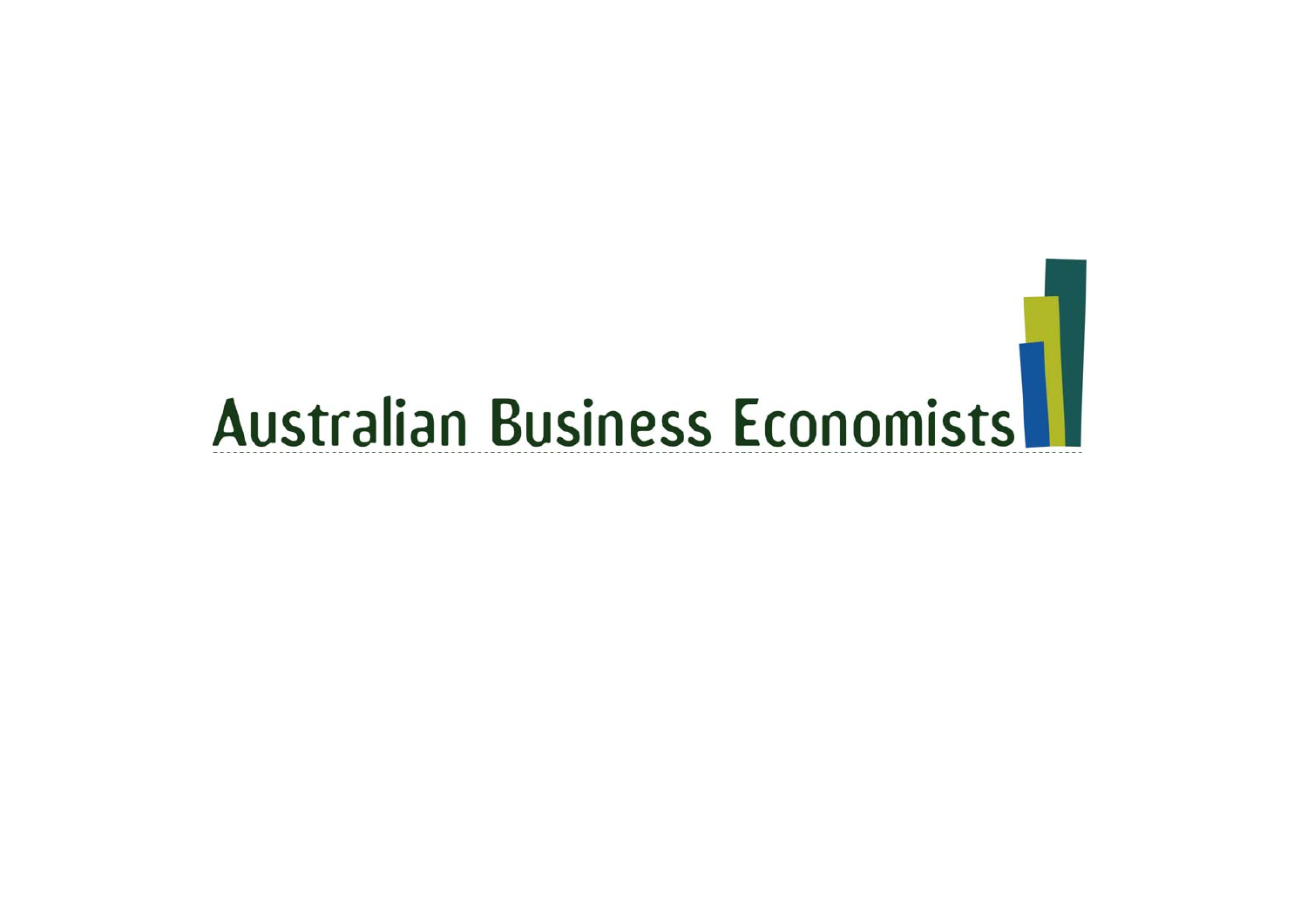### **Australian Business Economists**

### *Infrastructure... its the quality of the spend, stupid. Why microeconomics matters.*

Mr John PierceSecretary, New South Wales Treasury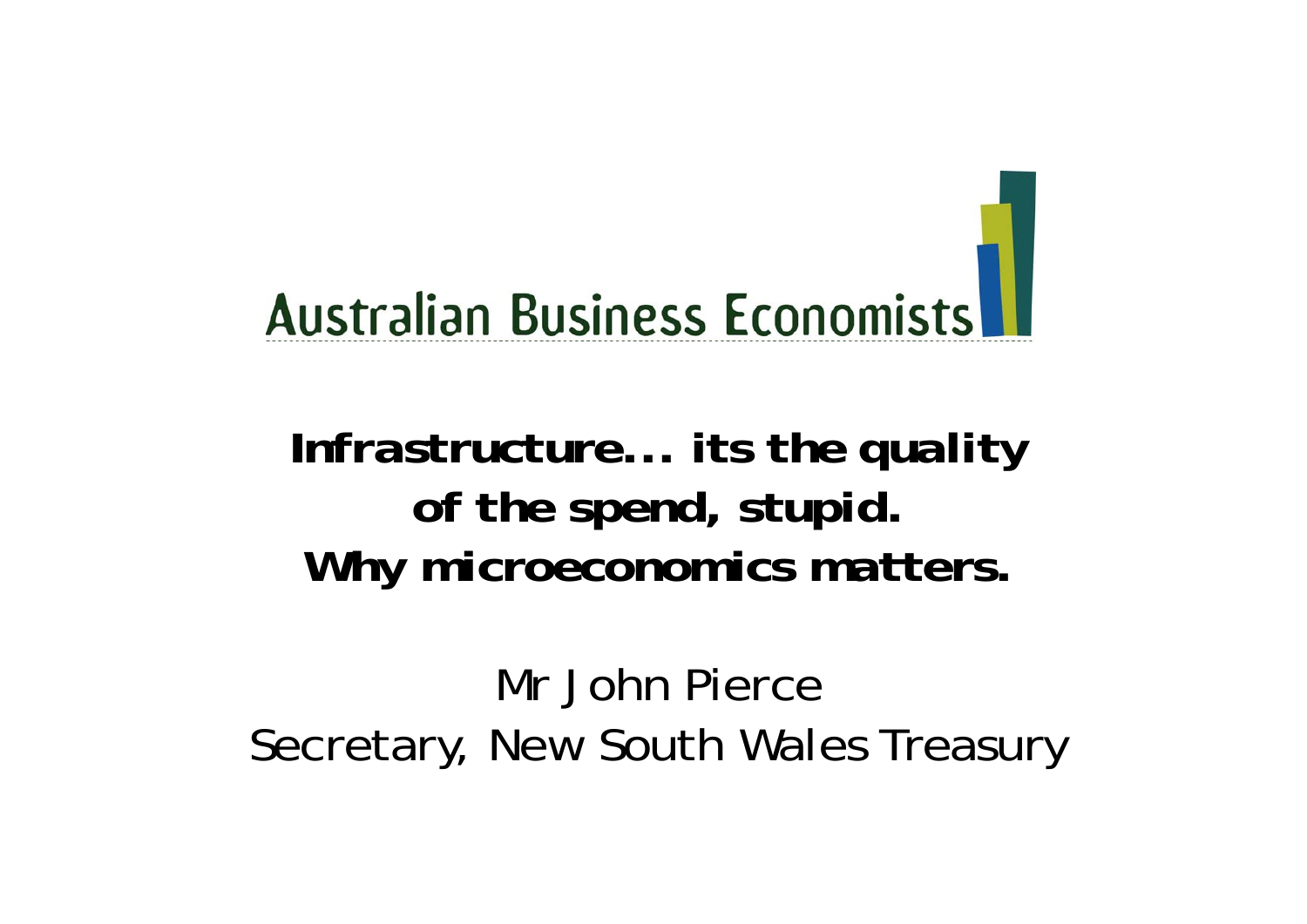Infrastructure…It's the Quality of the Spend, Stupid! (or Why Microeconomics Matters)

> John Pierce Secretary, NSW Treasury

Australian Business Economists Luncheon

17 June 2008

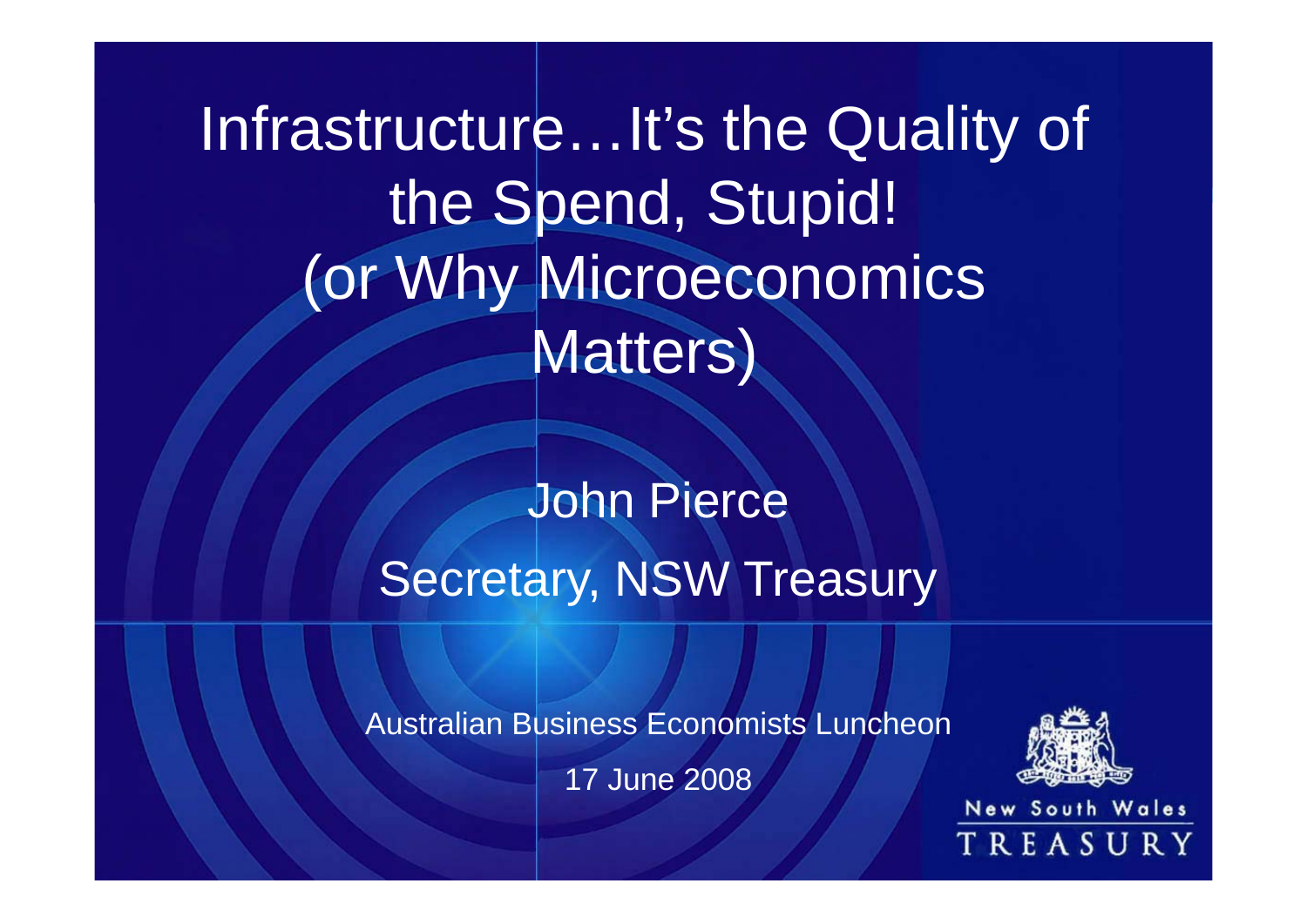#### **Australian Government capital expenditure history and projections**



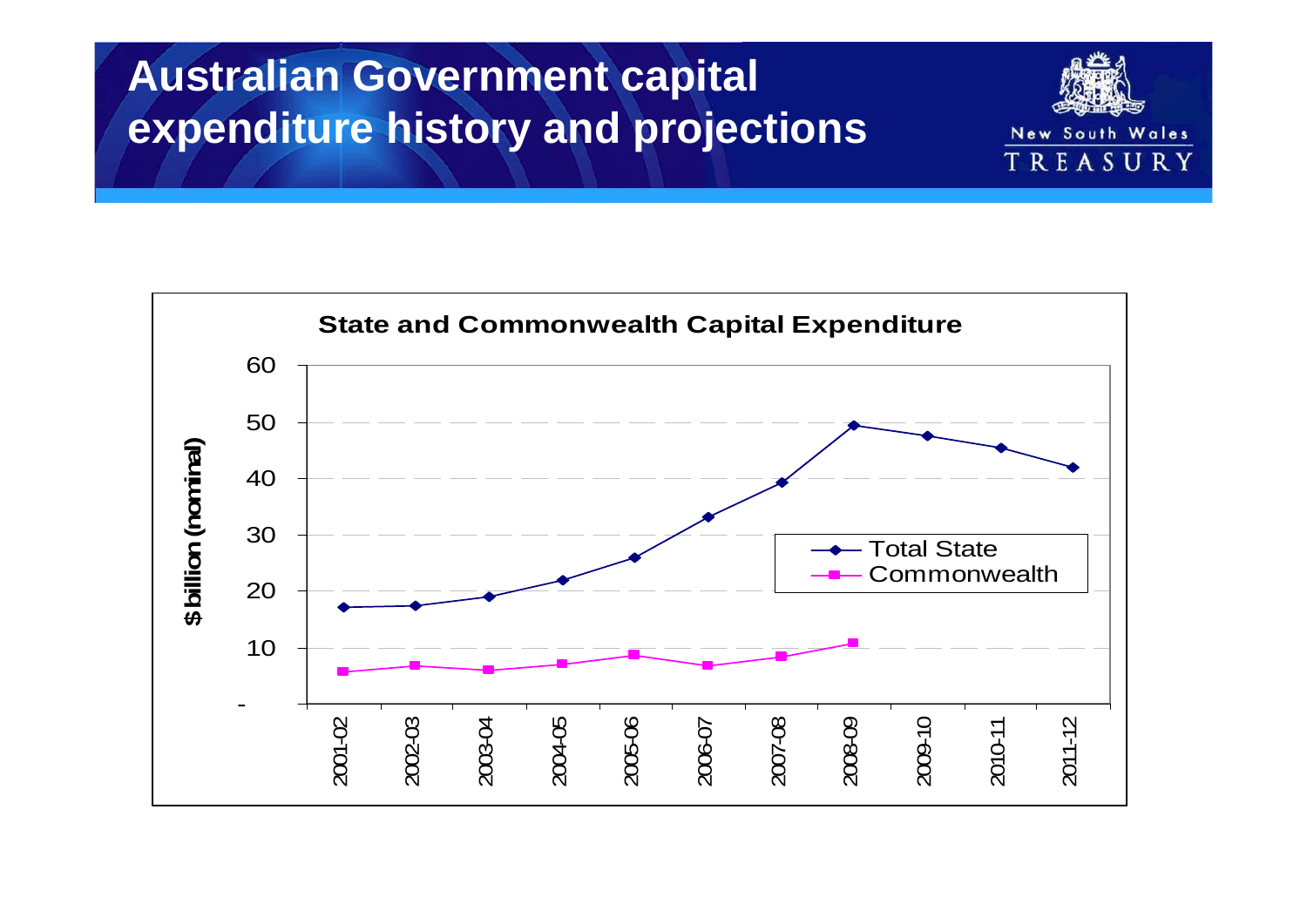#### **Financing of public sector capital expenditure**



|                                                   | <b>States</b>  | <b>Commonwealth</b> |
|---------------------------------------------------|----------------|---------------------|
|                                                   | 2008-09        | 2008-09             |
|                                                   | $\mathfrak{m}$ | $\mathbb{S}_{m}$    |
| Capital expenditure                               | 49,389         | 10,617              |
| Funded by:                                        |                |                     |
| <b>Operating Surplus (net of</b><br>depreciation) | 19,741         | 32,895              |
| <b>Asset Sales</b>                                | 2,909          | 469                 |
| Increase in Net Debt                              | 26,896         | $-1,437$            |
| Other                                             | $-157$         | $-21,310*$          |
|                                                   |                |                     |
| <b>Total Sources of Funding</b>                   | 49,389         | 10,617              |

\* commitment to the \$20bn Building Australia fund appears to offset the Commonwealth's \$22bn Net Lending surplus, so that net debt only reduces by \$1.4bn.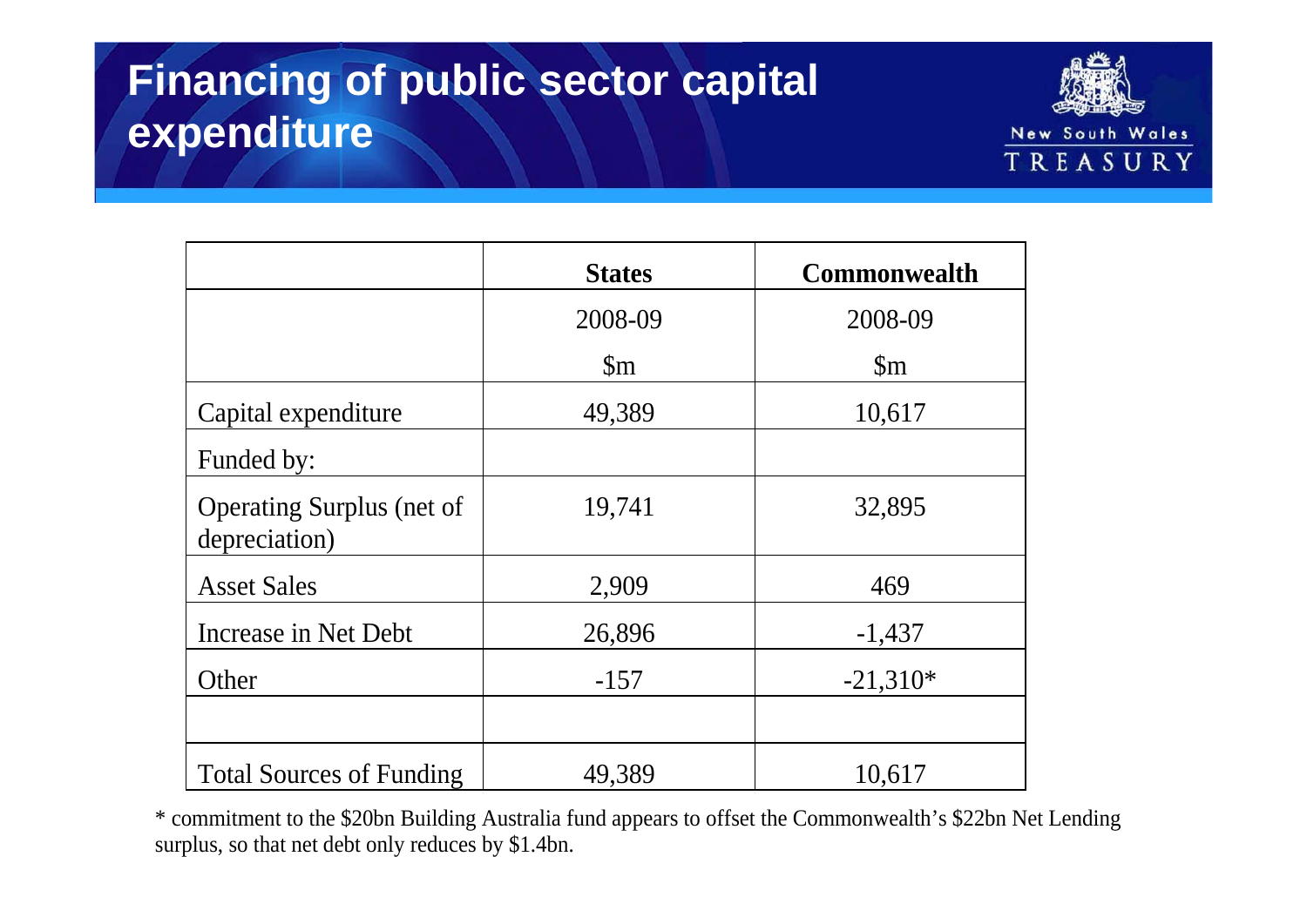### **Excess NSW Electricity Generation capacity**

**Electricity Generation Capacity and Demand**

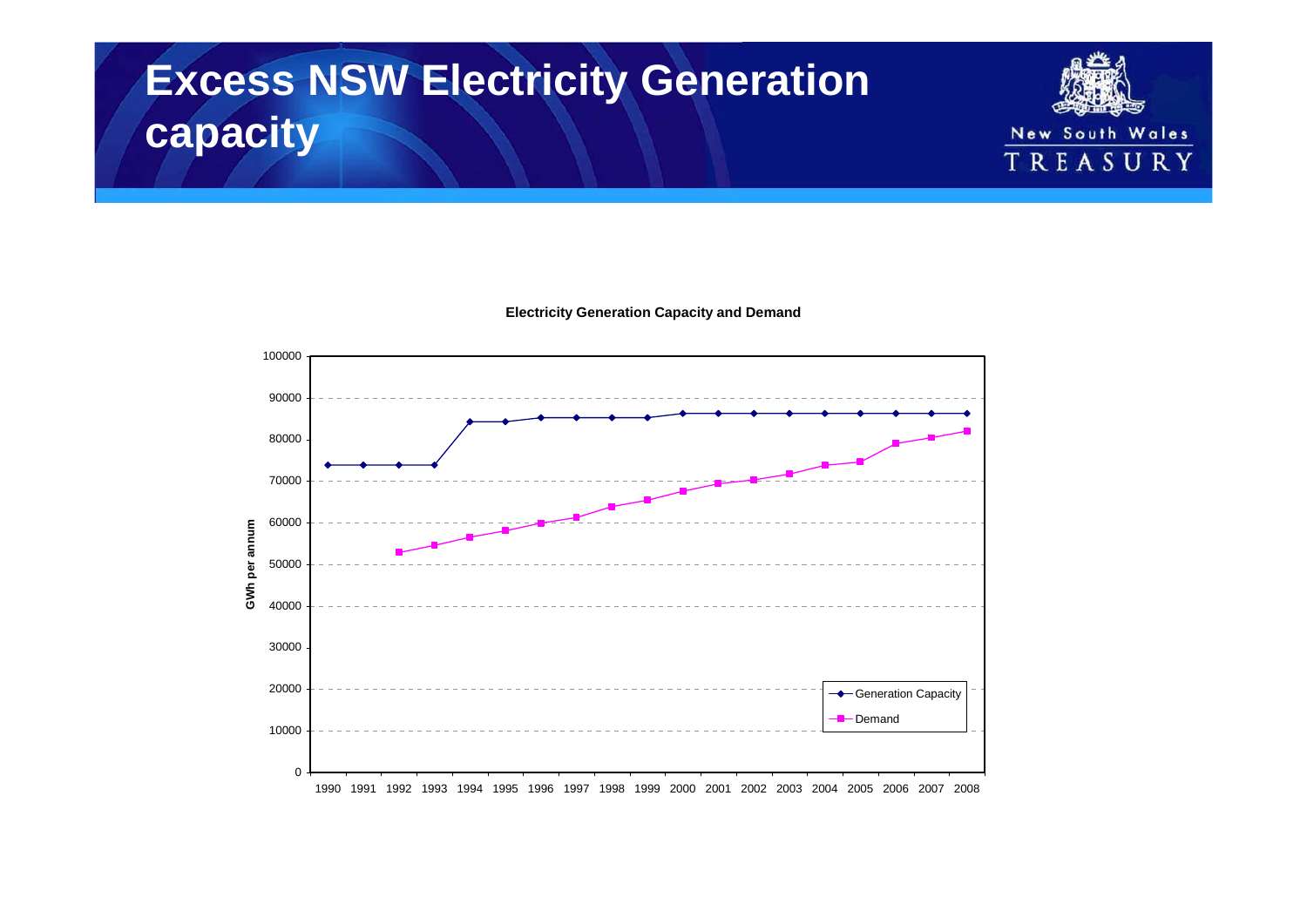#### **Institutional arrangements for planning and delivering infrastructure in NSW**



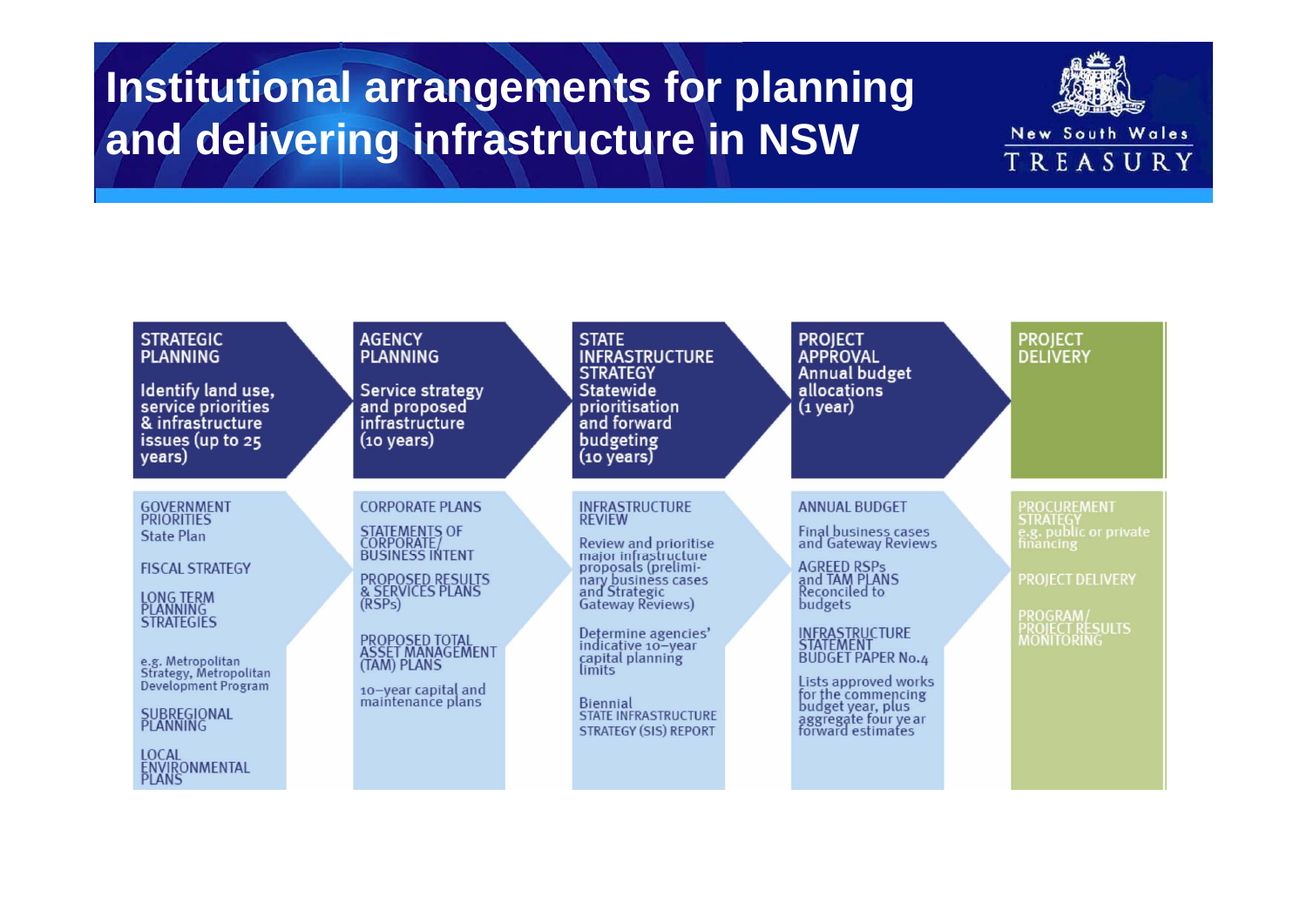#### **New federal-state arrangements for determining national infrastructure priorities**

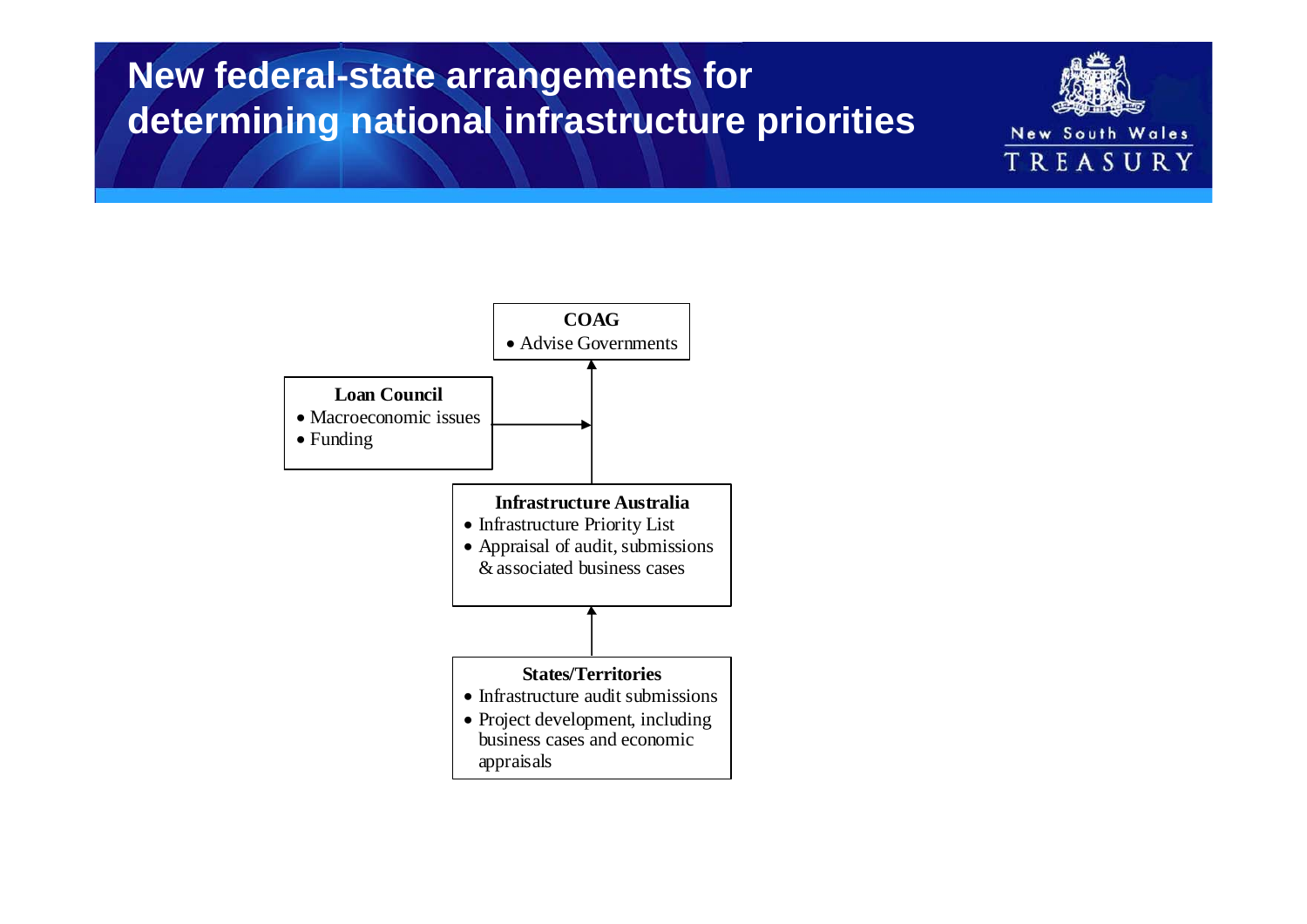Mr Glenn StevensGovernor, Reserve Bank of Australia "Challenges for economic policy" *A fundraiser for the Anika Foundation*Wednesday 16 July

Dr Adrian Blundell-Wignall Deputy Director, Financial and Enterprise Affairs, OECD *The Credit Crunch*Tuesday 29 July



**abe.org.au**